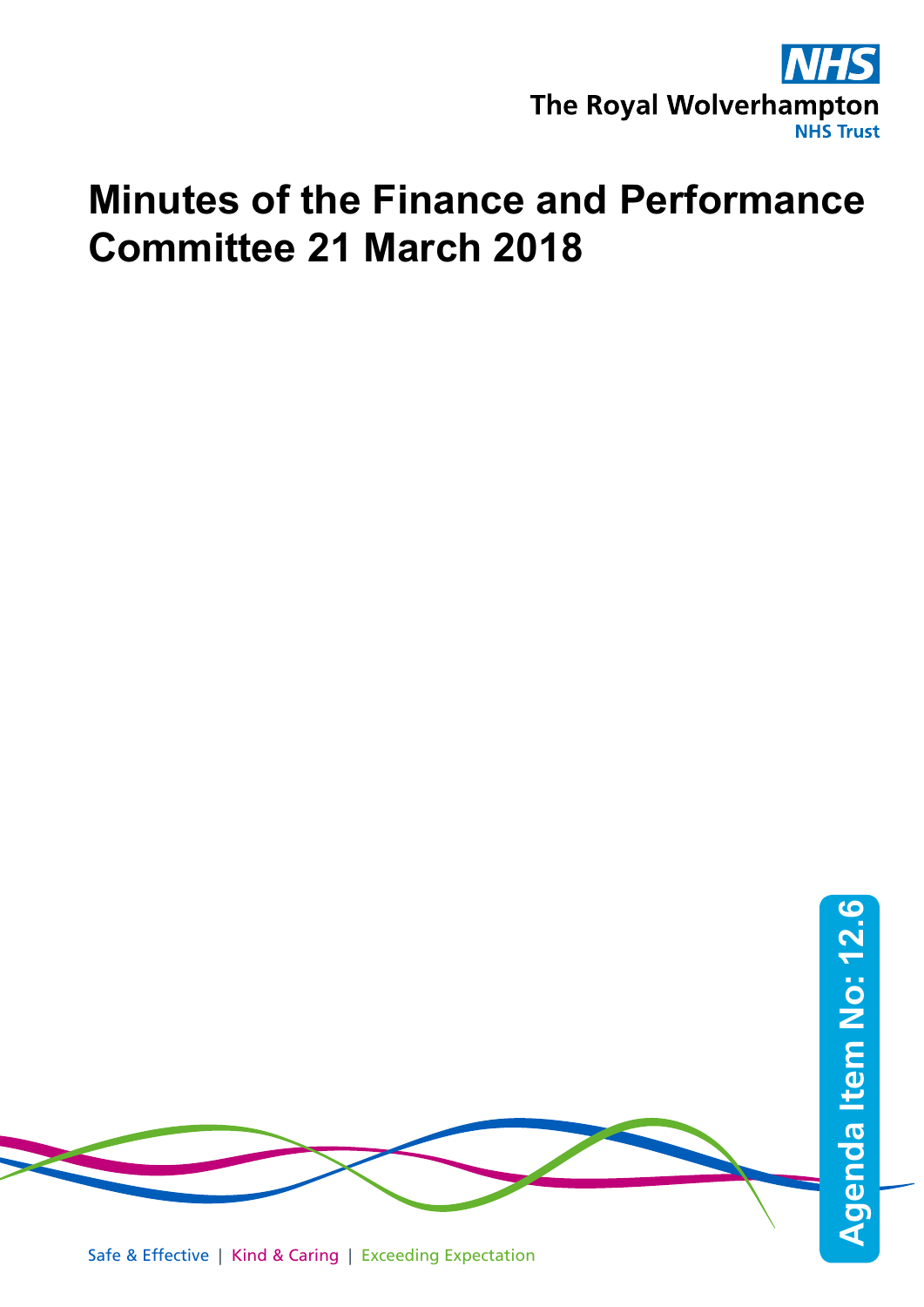The Royal Wolverhampton **NHS NHS Trust** 

## **Minutes of the Finance and Performance Committee**

**Date Wednesday 21<sup>st</sup> March 2018 Venue** Conference Room, Hollybush House, The Royal Wolverhampton NHS Trust (RWT) **Time** 8.30am

| Present:       | Name                   | <b>Role</b>                                                            |
|----------------|------------------------|------------------------------------------------------------------------|
|                | Mary Martin            | Non-Executive Director (Chair)                                         |
|                | Sue Rawlings           | Non-Executive Director                                                 |
|                | <b>Junior Hemans</b>   | Non-Executive Director                                                 |
|                | Kevin Stringer         | <b>Chief Finance Officer</b>                                           |
|                | Mike Sharon            | Director of Strategic Planning & Performance                           |
|                | Alan Duffell           | Director of Workforce (part)                                           |
|                | <b>Gwen Nuttall</b>    | Chief Operating Officer (part)                                         |
| In Attendance: | Name                   | <u>Role</u>                                                            |
|                | Helen Troalen          | Deputy Chief Finance Officer                                           |
|                | Pauline Boyle          | A/Chief Operating Officer NIHR Clinical Research Network West Midlands |
|                | Jo Cotterell           | Acting Head of Clinical Coding & Data Quality                          |
|                | Will Nabih             | Head of Estates - Development                                          |
|                | <b>Claire Richards</b> | PA to Director of Strategic Planning & Performance (Note Taker)        |

| <b>Apologies for Absence</b>                                                                     |                                                                                                                                                       |
|--------------------------------------------------------------------------------------------------|-------------------------------------------------------------------------------------------------------------------------------------------------------|
| Apologies were received from Simon Evans.                                                        |                                                                                                                                                       |
| Minutes of Meeting Held on 21 <sup>st</sup> February 2018                                        |                                                                                                                                                       |
| The minutes were agreed to be a true record.                                                     |                                                                                                                                                       |
| <b>Action Points From Previous Meeting</b>                                                       |                                                                                                                                                       |
| BAF SR4 Estates Strategy Board Development Session - K Stringer and M Sharon informed the        |                                                                                                                                                       |
| Committee that K Wilshere would be arranging a convenient date for an Estates/West Park          |                                                                                                                                                       |
| Board Development session. Action closed.                                                        |                                                                                                                                                       |
| BAF SR4, 10 and 11 - K Stringer to re-assess and merge the risks from May onwards.               | <b>KS</b>                                                                                                                                             |
| Ambulatory Care & Frailty Business Case $-$ M Sharon stated that the business case had been      |                                                                                                                                                       |
| updated and sent to Wolverhampton CCG. Verbal feedback indicates that the Director of            |                                                                                                                                                       |
| Quality felt that the business case was too focussed on pathways within the hospital and that it |                                                                                                                                                       |
|                                                                                                  |                                                                                                                                                       |
|                                                                                                  |                                                                                                                                                       |
| Annual Operating Plan - M Martin confirmed that she provided feedback comments to J Vanes.       |                                                                                                                                                       |
| Action closed.                                                                                   |                                                                                                                                                       |
| Service Line Reporting - H Troalen informed the Committee that she had received a business       |                                                                                                                                                       |
| case for the request for the software upgrade and that she would progress. The cost for the      |                                                                                                                                                       |
|                                                                                                  | needed to focus on broader pathways. The business case has not been declined and the Trust is<br>currently awaiting a formal response. Action closed. |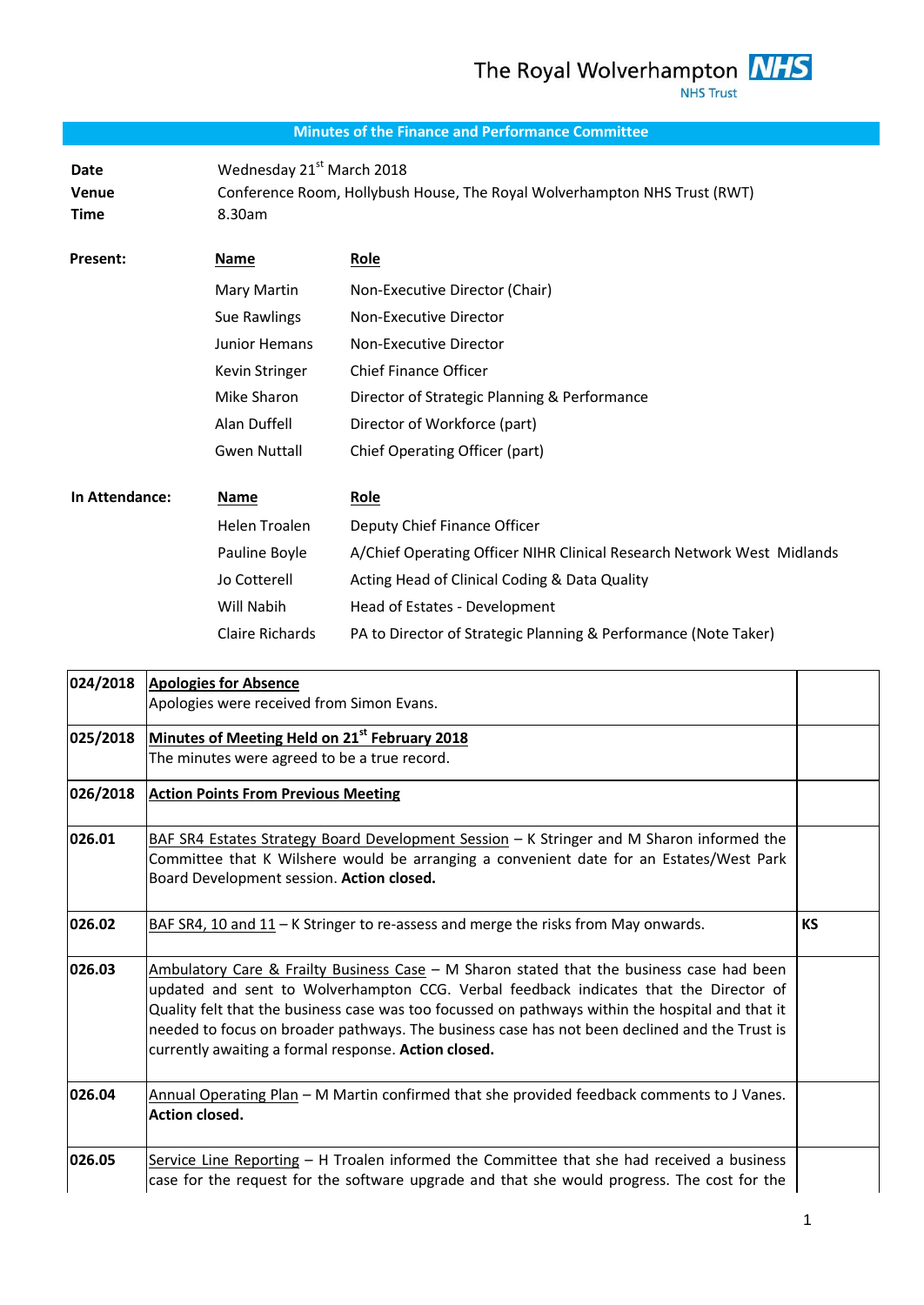The Royal Wolverhampton **NHS** 

|          | upgrade is less than £10k. Action closed.                                                                                                                                                                                                                                                                                                                                                                                                                                                                                                                        |    |
|----------|------------------------------------------------------------------------------------------------------------------------------------------------------------------------------------------------------------------------------------------------------------------------------------------------------------------------------------------------------------------------------------------------------------------------------------------------------------------------------------------------------------------------------------------------------------------|----|
| 027/2018 | <b>Declaration of Interest</b><br>None declared.                                                                                                                                                                                                                                                                                                                                                                                                                                                                                                                 |    |
| 28/2018  | <b>NIHR CRN: West Midlands Report</b><br>P Boyle presented the report, informing the Committee that it contained a copy of the Annual<br>Delivery Plan and Annual Finance Plan.                                                                                                                                                                                                                                                                                                                                                                                  |    |
|          | The final submission for Quarter 3 2017/18 was submitted on 25 <sup>th</sup> January 2018. The CRN<br>reported an under spend of approximately £70k against the full annual allocation of £27.4m<br>this represents 0.26% of the total allocation and is within the guidelines. The £70k has now<br>been allocated and will be fully utilised by the year end. There was, however, uncommitted<br>expenditure related to vacant posts in the Quarter 3 return of £138k, £49k related to the host<br>this will be monitored on a monthly basis and redistributed. |    |
|          | P Boyle gave an overview of other local innovations and initiatives such as exploring<br>opportunities to conduct research in non-NHS settings e.g. schools, hospices, prisons.                                                                                                                                                                                                                                                                                                                                                                                  |    |
|          | Declarations have been signed by partner organisations and monitoring visits continue to take<br>place.                                                                                                                                                                                                                                                                                                                                                                                                                                                          |    |
|          | 2018/19 plans were drawn up during November and December giving indicative funding and<br>this has now been confirmed.                                                                                                                                                                                                                                                                                                                                                                                                                                           |    |
|          | A new Clinical Research Lead has been recruited.                                                                                                                                                                                                                                                                                                                                                                                                                                                                                                                 |    |
|          | S Rawlings asked if General Data Protection Regulation (GDPR) would impact on the<br>department. A discussion took place regarding this and K Stringer suggested that P Boyle liaise<br>with Information Governance and the GDPR Group at the Trust.                                                                                                                                                                                                                                                                                                             | PB |
|          | S Rawlings asked if there was anything on the action plan that would give cause for concern. P<br>Boyle stated that she felt it would be unlikely that the network would be able to recruit to the<br>number of participants required for those studies (HLO7).                                                                                                                                                                                                                                                                                                  |    |
|          | The Finance & Performance Committee noted the report and approved the plans to be<br>forwarded to Trust Board for final approval. The Committee thanked P Boyle for attending the<br>meeting and congratulated the team on their hard work.                                                                                                                                                                                                                                                                                                                      |    |
| 29/2018  | <b>Governance</b>                                                                                                                                                                                                                                                                                                                                                                                                                                                                                                                                                |    |
| 29.01    | BAF Update - The BAF report and management of the BAF was discussed. M Martin noted that<br>2 of the risks had decreased. Highlights are as follows:                                                                                                                                                                                                                                                                                                                                                                                                             |    |
| 29.01.01 | $SR4 - K$ Stringer stated that he had based the risk scoring for SR4 and 10 on the current financial<br>year and that the risks will be re-assessed from April onwards. K Stringer informed the<br>Committee that the Trust has received an email stating that the £6m MSFT funding has been<br>agreed in principle with the Department of Health and that the Trust is now awaiting payment.<br>The risk rating has been reduced on the basis of the additional assurance provided.                                                                             |    |
| 29.01.02 | $SRIO - K$ Stringer stated that there is sufficient cash for the end of the financial year and that a<br>loan will not be required. This risk will be re-assessed from April onwards.                                                                                                                                                                                                                                                                                                                                                                            |    |
|          | K Stringer agreed to re-assess the risks in May, see item 26.02 above.                                                                                                                                                                                                                                                                                                                                                                                                                                                                                           |    |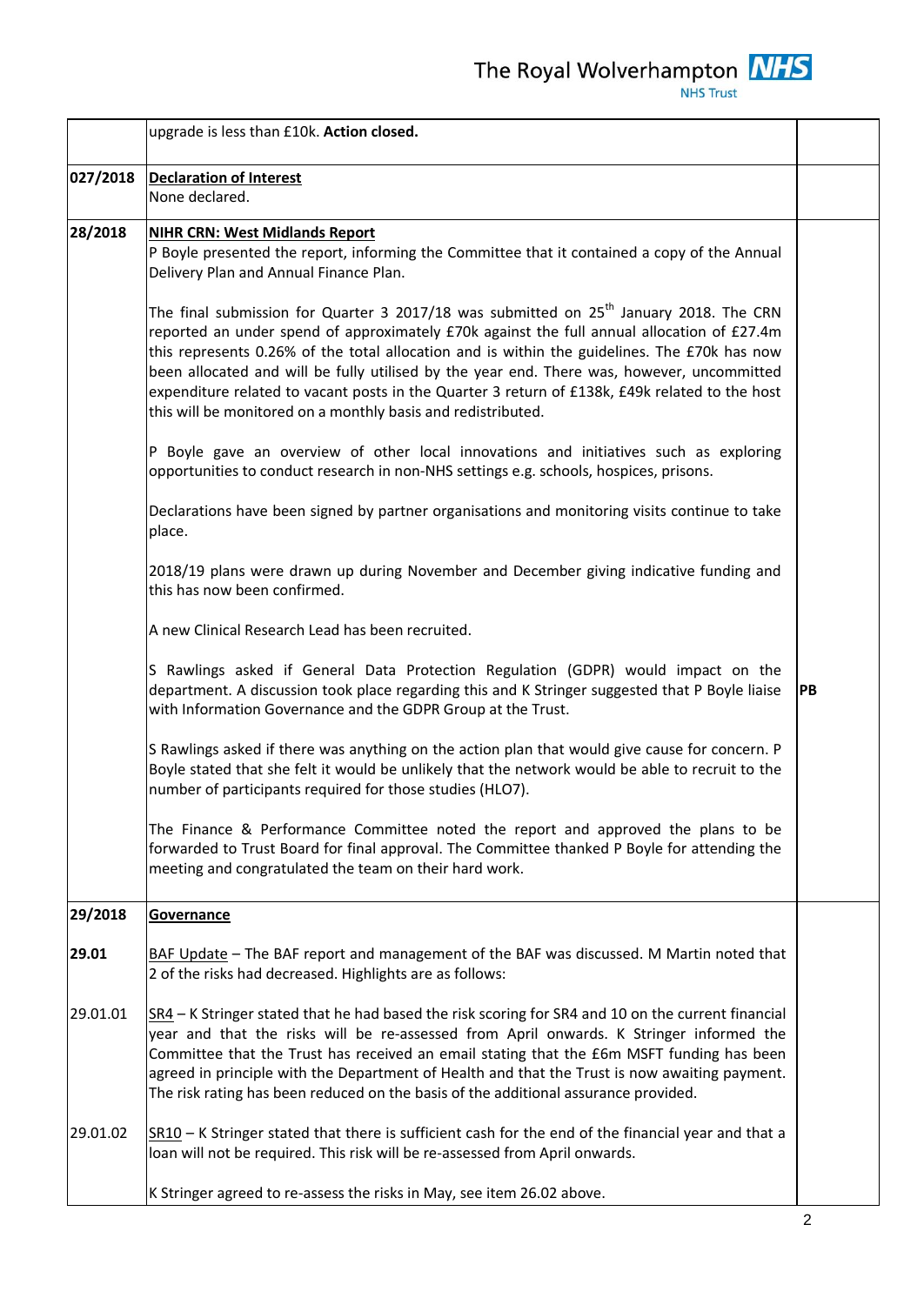The Royal Wolverhampton  $\frac{NHS}{NHS \text{ Trust}}$ 

| 29.01.03 | SR6b - M Sharon informed the Committee that he had not changed the risk rating as there may<br>be an opportunity for increased risk at a later date. A discussion took place regarding this and<br>M Martin agreed that the risk rating was correct at this time.<br>M Martin felt that some of the financial risks should be re-worded to focus on the underlying<br>deficit.                                                                                                                                                                                                                                                                                                                                                                                                                                                                                                                                                                                                                                          |  |
|----------|-------------------------------------------------------------------------------------------------------------------------------------------------------------------------------------------------------------------------------------------------------------------------------------------------------------------------------------------------------------------------------------------------------------------------------------------------------------------------------------------------------------------------------------------------------------------------------------------------------------------------------------------------------------------------------------------------------------------------------------------------------------------------------------------------------------------------------------------------------------------------------------------------------------------------------------------------------------------------------------------------------------------------|--|
| 29.01.04 | $SR11 - M$ Martin felt that this risk should be closely monitored following the results of the<br>estates backlog maintenance survey.                                                                                                                                                                                                                                                                                                                                                                                                                                                                                                                                                                                                                                                                                                                                                                                                                                                                                   |  |
| 30/2018  | <b>Financial Performance for Period 11</b>                                                                                                                                                                                                                                                                                                                                                                                                                                                                                                                                                                                                                                                                                                                                                                                                                                                                                                                                                                              |  |
| 030.1    | <b>Trust Financial Report</b><br>K Stringer provided an overview of the Finance Report.                                                                                                                                                                                                                                                                                                                                                                                                                                                                                                                                                                                                                                                                                                                                                                                                                                                                                                                                 |  |
| 030.1.1  | Income and Expenditure (I&E) position as at month 11 (against the internal and NHSI plan) was<br>as follows:                                                                                                                                                                                                                                                                                                                                                                                                                                                                                                                                                                                                                                                                                                                                                                                                                                                                                                            |  |
|          | <b>Unachieved</b><br>Restated<br><b>Target</b><br>Performance<br>Variance<br>(E'000)<br>STF<br>(E000)                                                                                                                                                                                                                                                                                                                                                                                                                                                                                                                                                                                                                                                                                                                                                                                                                                                                                                                   |  |
|          | <b>Target</b><br>Performance Against NHSI Month 11<br>8,824<br>3,199<br>5,625<br>2,297<br>(3,328)<br>I&E Target Performance Month 11<br>15,546<br>3,199<br>12,347<br>2,297<br>(10,050)                                                                                                                                                                                                                                                                                                                                                                                                                                                                                                                                                                                                                                                                                                                                                                                                                                  |  |
|          | Financial performance in month 11 was poor in comparison to month 10 with an in-month<br>deficit of £2.6m and a year to date surplus of £2.3m which is £3.3m behind the NHSI plan.<br>However, the in-month position is in line with the forecast and was an expected deterioration<br>as February was a short month, which included half term.<br>Patient income was c. £1m adverse to both the plan and forecast which to a degree was offset<br>by a lower than forecast spend on drugs and non-pay. Nevertheless, this is concerning especially<br>as this appears to be driven by winter pressures, which have continued into March.                                                                                                                                                                                                                                                                                                                                                                               |  |
| 030.1.2  | There are a number of financial risks that the Trust is actively managing:<br>MSFT transitional income (£6m) has been agreed by the Department of Health.<br>1)<br>The 16/17 year end invoice remains in dispute with our host commissioner (£4.8m)<br>2)<br>awaiting arbitration.<br>An estimated £6.5m shortfall against the CIP plan which is reflected in the forecast<br>3)<br>outturn position and is the main driver behind the £6m shortfall against control total.<br>4)<br>STF income risk (£4.4m). This is also factored into the forecast. The main problem with this<br>is the loss of cash that the Trust would otherwise have access to and the subsequent<br>impact on the Trust's financial ratings.<br>Agreement with the host commissioner for the re-investment of Marginal rate Emergency<br>5)<br>Threshold (MRET)/readmissions/fines and stranded costs. Business cases have been<br>submitted to claim back these funds. K Stringer provided the committee with a brief<br>explanation of MRET. |  |
| 030.1.3  | CIP: In month 11 there has been an under achievement of £1.1m against the in-month CIP plan<br>but the year to date position is CIP achievement of £18.7m against a £23.5m plan. The<br>remaining plan (month 12) is to deliver a further £3.4m but only a further £1.7m has been<br>identified, taking the full year CIP forecast to £20.4m. The non-delivery of recurrent and cash<br>releasing CIP continues to be an issue and the risk of this moves into the new financial year.                                                                                                                                                                                                                                                                                                                                                                                                                                                                                                                                  |  |
| 030.1.4  | Forecast: The Trust is continuing to forecast a £4.3m deficit before STF funding which is an<br>adverse variance to plan of £6m. After the application of STF the outturn position is forecast as<br>a £1.3m surplus.                                                                                                                                                                                                                                                                                                                                                                                                                                                                                                                                                                                                                                                                                                                                                                                                   |  |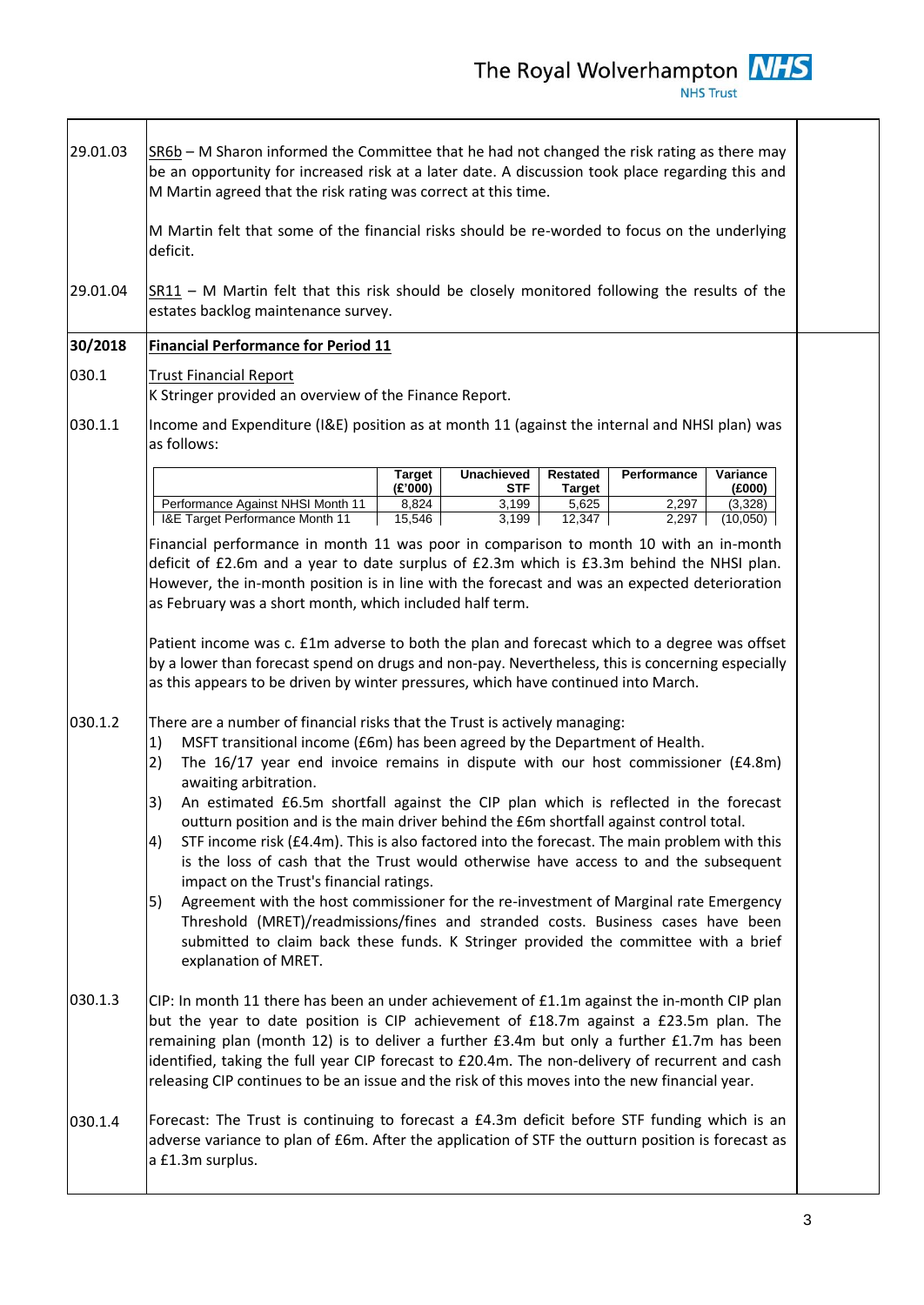The Royal Wolverhampton  $\frac{NHS}{NHS \text{ Trust}}$ 

| 030.1.5 | Cash: The Trust had a cash balance of £12.5m as at 28 <sup>th</sup> February 2018 which is £19.2m below<br>the plan. However, weekly cash monitoring is in place and, despite being below plan, it is not<br>anticipated that distress financing will be required this financial year.                                                                                                                                                                                                                                                                                                         |           |
|---------|------------------------------------------------------------------------------------------------------------------------------------------------------------------------------------------------------------------------------------------------------------------------------------------------------------------------------------------------------------------------------------------------------------------------------------------------------------------------------------------------------------------------------------------------------------------------------------------------|-----------|
| 030.1.6 | S Rawlings drew attention to Debtor Days on page 17 of the report and requested an update.<br>H Troalen stated that if read in conjunction with the supplementary report it shows that the list<br>of NHS debt is growing. The team are proactively working on reducing the amount of debt.<br>M Martin stated that the outstanding £10.8m debt would also distort the figures and that once<br>the £6m has been credited it would show a vast improvement.                                                                                                                                    |           |
|         | A discussion took place regarding elective performance. G Nuttall informed the Committee that<br>elective performance would be low in March due to the same challenges experienced in<br>February.                                                                                                                                                                                                                                                                                                                                                                                             |           |
|         | M Martin asked for an update on any additional national funding. K Stringer stated that the<br>Trust had benefited by £430k of additional national funding for cyber/wi-fi investment that has<br>been released. NHS digital have recently completed a Cyber Audit and verbal feedback had<br>been positive but that there are still areas of vulnerability that can be manipulated with the<br>right skill set if working inside of the Trust firewalls. An action plan will be put into place and fed<br>back via the Audit Committee in order to make the Trust cyber security more robust. |           |
|         | A further discussion took place regarding the increase of Finance Fraud. K Stringer informed the<br>Committee that Information Governance focus on this but that he would highlight the<br>Committee's concerns at the Executive Directors Meeting.                                                                                                                                                                                                                                                                                                                                            |           |
|         | The report was noted.                                                                                                                                                                                                                                                                                                                                                                                                                                                                                                                                                                          |           |
| 031.2   | <b>Supplementary Finance Report</b><br>The supplementary report was read in conjunction with the Finance Report.                                                                                                                                                                                                                                                                                                                                                                                                                                                                               |           |
|         | The report was noted.                                                                                                                                                                                                                                                                                                                                                                                                                                                                                                                                                                          |           |
| 032.3   | <b>Financial Recovery Board (FRB) Report</b><br>M Sharon presented the above report.                                                                                                                                                                                                                                                                                                                                                                                                                                                                                                           |           |
| 032.3.1 | The Trust has delivered £18.688m CIP YTD against a YTD plan of £21.137m and is forecasting to<br>deliver £20.399M by year-end against a target of £26.900m. The Financial Recovery Board<br>(FRB) met on 14th March 2018 to identify potential mitigations to increase the 2017/18 CIP<br>plan and close the current shortfall of £6.501m. The Trust has agreed the 2018/19 CIP Target<br>which ranges as £25m.                                                                                                                                                                                |           |
| 032.3.2 | M Sharon informed the Committee that NHSI have approved an extension to Alex Claybrook's<br>contract until October 2018. The advertisement for a Deputy Director of Service Re-design is<br>currently open, with interviews planned to take place on 17 <sup>th</sup> April 2018.                                                                                                                                                                                                                                                                                                              |           |
| 032.3.3 | A discussion took place regarding recurrent and non-recurrent CIP. M Sharon informed the<br>Committee that NHSI were challenging the Trust on the definition of recurrent and non-<br>recurrent CIP. It was clear, however, that redefining the definition would not generate<br>additional CIP savings. However, the Trust has been asked to look into this. M Sharon to<br>provide additional information at the next meeting.                                                                                                                                                               | <b>MS</b> |
| 032.3.4 | M Martin asked for an update on CIP plans for 2018/19. M Sharon informed the Committee<br>that a summary of the 2018/19 plan has been submitted to Trust Board and agreed that<br>savings would be more difficult to achieve next financial year.                                                                                                                                                                                                                                                                                                                                              |           |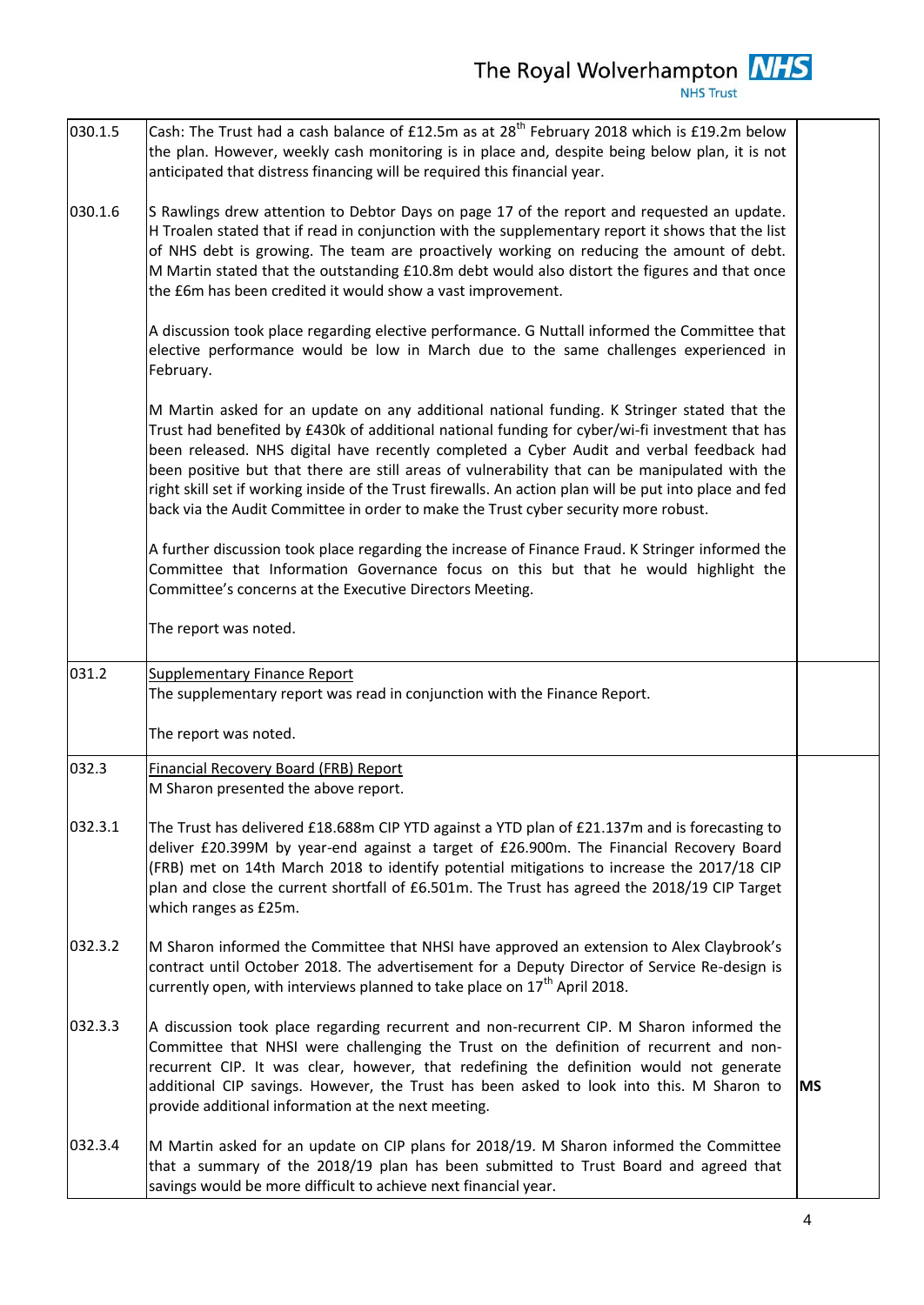The Royal Wolverhampton **NHS**<br>NHS Trust

| 032.3.5  | M Sharon outlined some of the large projects that the Trust has focussed on such as Theatre<br>Efficiency, Outpatient Project, Length of Stay, reducing Bank/Agency expenditure etc. A<br>discussion took place regarding West Park and M Sharon informed the Committee that he did<br>not feel this would generate a significant saving.                                                                                                                                                                                                                                                         |   |
|----------|---------------------------------------------------------------------------------------------------------------------------------------------------------------------------------------------------------------------------------------------------------------------------------------------------------------------------------------------------------------------------------------------------------------------------------------------------------------------------------------------------------------------------------------------------------------------------------------------------|---|
| 032.3.6  | J Hemans asked if Model Hospital would generate any savings. M Sharon stated that the Trust<br>has signed up to the Model Hospital but was unsure whether it would generate any significant<br>savings.                                                                                                                                                                                                                                                                                                                                                                                           |   |
| 032.3.7  | J Hemans asked if Safehands efficiencies could be reflected in the Model Hospital. M Sharon<br>informed the Committee that NHSI were asked if they would contribute towards Deloittes<br>completing a Safehands review but that they were unable to provide a meaningful financial<br>contribution. A decision was made to negotiate with Teletracking as a more cost effective<br>alternative. K Stringer informed the Committee that Teletracking have delivered a presentation<br>on their findings. The findings now need to be examined in detail with relevant Divisions.                   |   |
| 032.3.8  | M Sharon informed the Committee that CIP is behind where we were last year and that the<br>Trust continues to go explore any opportunities to find savings whether large or small.<br>The report was noted.                                                                                                                                                                                                                                                                                                                                                                                       |   |
|          |                                                                                                                                                                                                                                                                                                                                                                                                                                                                                                                                                                                                   |   |
| 032.4    | Temporary Staffing Expenditure Dashboard<br>The report was noted.                                                                                                                                                                                                                                                                                                                                                                                                                                                                                                                                 |   |
| 033/2018 | <b>Performance</b>                                                                                                                                                                                                                                                                                                                                                                                                                                                                                                                                                                                |   |
| 033.1    | Performance Element of the IQP Report (National & Contractual Standards)<br>G Nuttall provided an update on the report. The report reflects the pressure the organisation<br>experienced in February, to some extent worse than January.                                                                                                                                                                                                                                                                                                                                                          |   |
| 033.1.1  | Patient Experience - 56 operations were cancelled during February, compared with 20 for the<br>same period last year. Performance deteriorated and the target was not met. M Martin asked<br>how decisions were made to cancel operations when there was a shortage of beds. G Nuttall<br>stated that this decision is made by a management team with clinical input and the decision is<br>made due to clinical priority. M Martin felt reassured that the decision to cancel operations<br>was being made appropriately.                                                                        |   |
| 033.1.2  | Waiting Times RTT - RTT Incomplete performance saw further improvement during February,<br>however, the target was not met. Diagnostics saw a slight deterioration during February but<br>remains within standard. G Nuttall informed the Committee that RTT Incomplete would show<br>incremental improvements from now until September.                                                                                                                                                                                                                                                          |   |
| 033.1.3  | Urgent Care - Total time spent in Emergency Department (4 hours) performance has improved<br>but the target was not met, 86.27% combined figures against 95% target. G Nuttall provided an<br>update on 2 x 12 hour breaches that took place yesterday.                                                                                                                                                                                                                                                                                                                                           |   |
| 033.1.4  | Ambulance Conveyances - The fine for Ambulances during February was £48,400. This is based<br>on 102 patients between 30-60 minutes @ £200 per patient and 28 patients >60 minutes @<br>£1,000 per patient. S Rawlings queried why the ambulance statistics in January were high but<br>that the number of conveyances were not. G Nuttall informed the Committee that this was a<br>reflection of the acuity, causing length of stay to increase. There has also been a large increase<br>in the number of Flu A cases than this time last year, which has caused difficulty with<br>discharges. | 5 |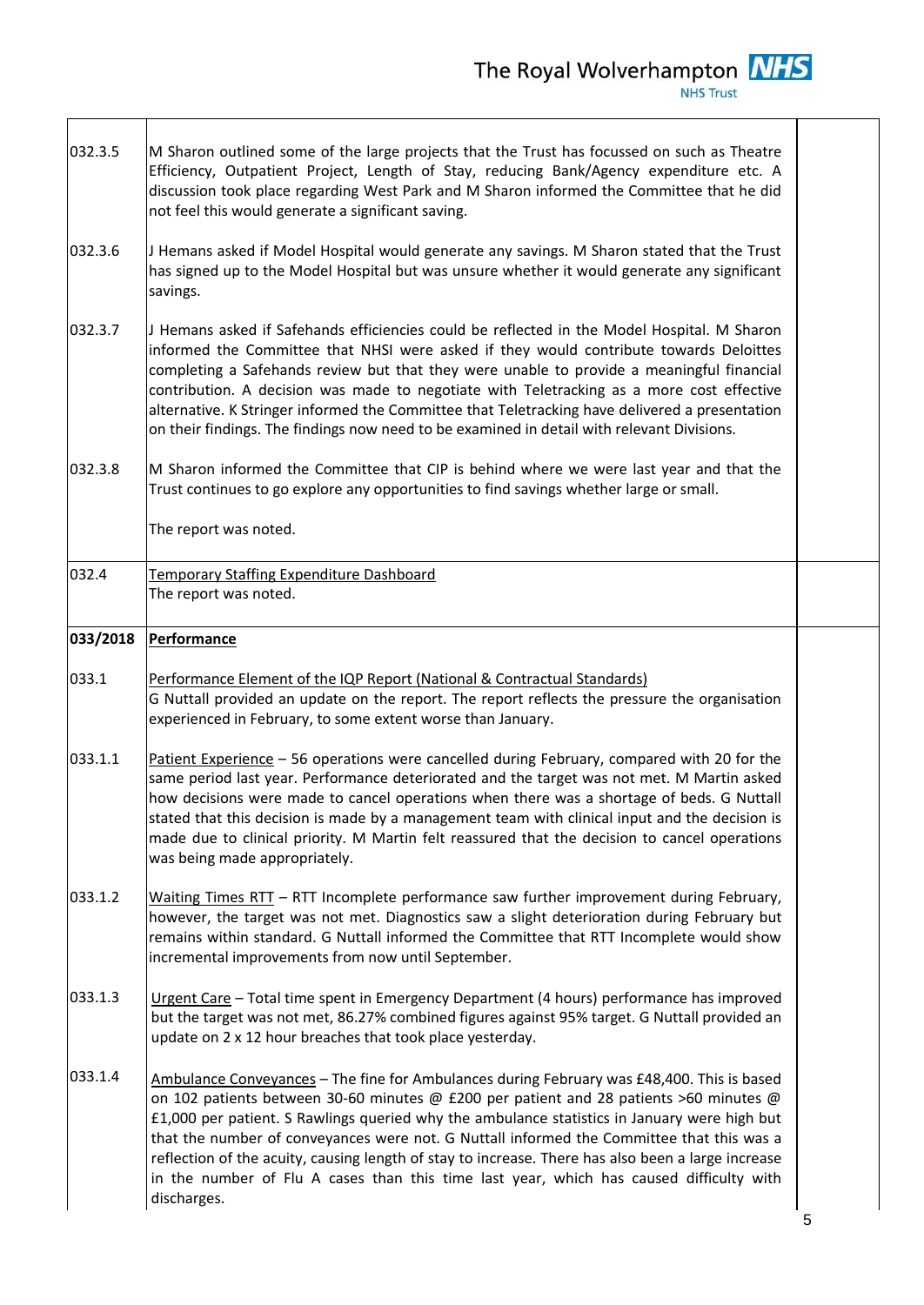The Royal Wolverhampton **NHS** 

| 033.1.5  | Cancer - The cancer performance figures are as follows:                                                                                                                                                                                                                                                                                                                          |           |
|----------|----------------------------------------------------------------------------------------------------------------------------------------------------------------------------------------------------------------------------------------------------------------------------------------------------------------------------------------------------------------------------------|-----------|
|          | 31 Day Sub Surgery - 5 patient breaches in month - all capacity issues.<br>62 Day Traditional - 39 patient breaches in month.<br>62 Day Upgrade - 14 patient breaches in month.<br>Patients over 104 days - 21 patients at 104+ days on the cancer waiting list, all of these<br>patients have had a harm review and no harm has been identified.                                |           |
|          | The Committee noted the report.                                                                                                                                                                                                                                                                                                                                                  |           |
| 033.1.6  | Workforce - A Duffell informed the Committee that sickness absence has increased this month<br>and that he has requested a detailed analysis at the next Workforce and Organisational<br>Development (WOD) Committee.                                                                                                                                                            |           |
| 033.1.7  | Mandatory Training - M Martin stated that it was pleasing to see that the mandatory generic<br>training was compliant but noted that the mandatory specific training required further work.                                                                                                                                                                                      |           |
| 033.2    | Performance against Contractual Standards (Fines)<br>M Sharon provided an update on fines and noted that there had been a slight improvement<br>this month but added that the 2 x 12 hour breaches were not included in the report.                                                                                                                                              |           |
|          | The Committee noted the report.                                                                                                                                                                                                                                                                                                                                                  |           |
| 033.3    | <b>STP Update</b><br>M Sharon informed the Committee that a STP Workshop took place this week but that there<br>had been very little progress to report. M Sharon went on to say that STP is now required to<br>produce an Estates Strategy for the Black Country and that this is being overseen by Finance<br>Directors.                                                       |           |
| 033.4    | <b>Contracting Round Update</b>                                                                                                                                                                                                                                                                                                                                                  |           |
|          | M Sharon outlined the content of the report.                                                                                                                                                                                                                                                                                                                                     |           |
|          | S Rawlings asked how much the notice of termination for eye retrieval services would impact<br>on the Trust. M Sharon informed the Committee that he felt the impact would be minimal but<br>that he would check and feedback to the Committee.                                                                                                                                  | <b>MS</b> |
| 034/2018 | <b>Financial Planning</b>                                                                                                                                                                                                                                                                                                                                                        |           |
| 034.1    | Annual Income and Expenditure Plan<br>H Troalen provided an update.                                                                                                                                                                                                                                                                                                              |           |
|          | The Trust was asked to submit a draft operating plan on 8th March 2018 with an unambiguous<br>acceptance or rejection of the £16.205m surplus control total. The Trust has a financial plan for<br>2018/19 that delivers a £2.292m surplus and £13.913m of STF. This plan is dependent on the<br>delivery of £25m of CIP and an additional £9.8m of efficiency to be identified. |           |
|          | On that basis the Trust accepted the NHSI control total and the income and expenditure budget<br>for approval aligns with the operating plan.                                                                                                                                                                                                                                    |           |
|          | The Committee approved the budget.                                                                                                                                                                                                                                                                                                                                               |           |
|          |                                                                                                                                                                                                                                                                                                                                                                                  |           |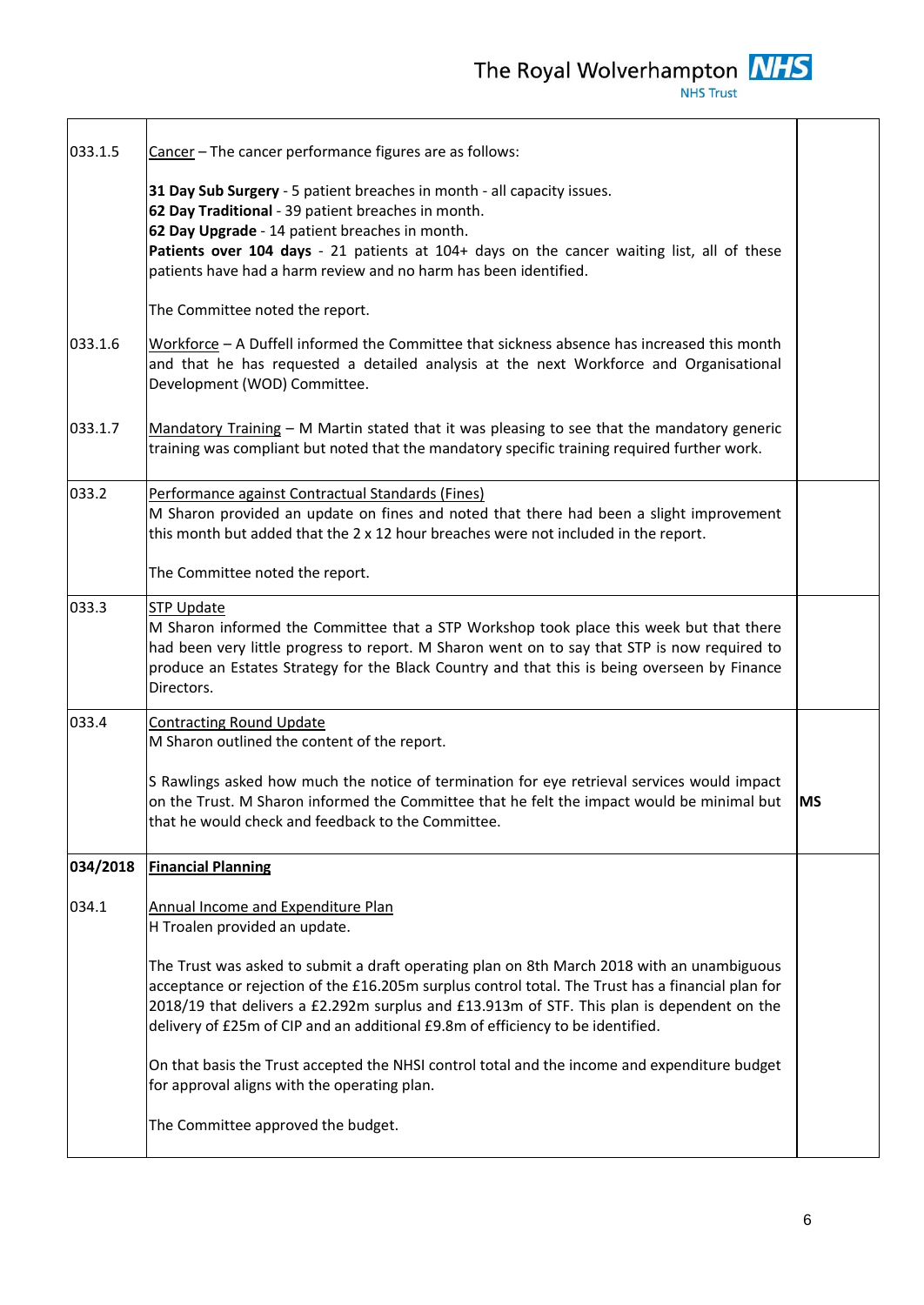|          | 035/2018 Training & Development                                                                                                                                                                                                                                                                                                                                                                                                                                                                                                                                                                                                                                                                                                                                                                                               |  |
|----------|-------------------------------------------------------------------------------------------------------------------------------------------------------------------------------------------------------------------------------------------------------------------------------------------------------------------------------------------------------------------------------------------------------------------------------------------------------------------------------------------------------------------------------------------------------------------------------------------------------------------------------------------------------------------------------------------------------------------------------------------------------------------------------------------------------------------------------|--|
| 035.1    | <b>Budget Manager Training Report</b><br>Three face to face Budget Manager training sessions have taken place since October 2017. A<br>total of 22 staff have been trained. The overall percentage of budget managers trained across<br>the Trust is 84%, this is an improvement of 6 since October.                                                                                                                                                                                                                                                                                                                                                                                                                                                                                                                          |  |
|          | The Committee noted the report.                                                                                                                                                                                                                                                                                                                                                                                                                                                                                                                                                                                                                                                                                                                                                                                               |  |
| 036/2018 | <b>Yearly F&amp;P Committee Objectives</b>                                                                                                                                                                                                                                                                                                                                                                                                                                                                                                                                                                                                                                                                                                                                                                                    |  |
| 036.1    | Coding/Data Capture Report<br>J Cotterell provided an overview of the improvement plan to the Committee.                                                                                                                                                                                                                                                                                                                                                                                                                                                                                                                                                                                                                                                                                                                      |  |
|          | Reduction of Episodes within Patient Spells $-$ K Stringer asked if there would be a definite<br>diagnosis for medical patients from the first episode once the new policy comes into effect.<br>J Cotterell stated that the majority would but that there is a cohort of patients that do not have<br>a definite diagnosis.                                                                                                                                                                                                                                                                                                                                                                                                                                                                                                  |  |
|          | G Nuttall informed the Committee that there have been lessons learnt in terms of a need for<br>regular refresher training. S Rawlings asked if the training was mandatory. J Cotterell stated<br>that it was not mandatory but that she was looking to embed the data quality element of the<br>training within the current PAS training. J Cotterell informed the committee that 75% of staff<br>within required areas had now received the training and that an additional 25% would receive<br>training next week, with a view to benchmarking from 1 <sup>st</sup> April onwards. J Cotterell drew<br>attention to the graph on page 2 of the report which clearly evidences that the Trust displays<br>minimal use of signs and symptom codes, which demonstrates good practice in comparison to<br>neighbouring Trusts. |  |
|          | Improving Clinical Documentation and Coding Accuracy $-1$ Cotterell informed the Committee<br>that there is a comprehensive comorbidity checklist which explains the rationale for collection<br>of this particular clinical data. Unfortunately the document is not consistently completed. The<br>failure to record all relevant comorbidities has a direct impact on HRG's and consistent use of<br>this form would ensure that all long term conditions are recorded. A new admission clerking<br>booklet will be implemented within Acute Medical Unit (AMU) to incorporate the comorbidity<br>pro-forma to further improve the capture and subsequent coding of existing patient medical<br>conditions.                                                                                                                 |  |
|          | Data Capture - M Sharon asked if J Cotterell was reasonably confident the Trust would be able<br>to code AEC Frailty activity accurately and within a reasonable timeframe. J Cotterell stated<br>that this information would not be easily available at this time but that the department<br>continually liaise with consultants in an aim to ensure relevant information is provided.                                                                                                                                                                                                                                                                                                                                                                                                                                       |  |
|          | M Martin thanked J Cotterell for the encouraging report.                                                                                                                                                                                                                                                                                                                                                                                                                                                                                                                                                                                                                                                                                                                                                                      |  |
| 037/2018 | <b>Reports to Note for Period 11</b>                                                                                                                                                                                                                                                                                                                                                                                                                                                                                                                                                                                                                                                                                                                                                                                          |  |
| 037.1    | <b>Financial Monitoring NHSi Return</b><br>The return was noted.                                                                                                                                                                                                                                                                                                                                                                                                                                                                                                                                                                                                                                                                                                                                                              |  |
| 037.2    | <b>Financial Monitoring NHSi Return Commentary Template</b><br>The commentary template was noted.                                                                                                                                                                                                                                                                                                                                                                                                                                                                                                                                                                                                                                                                                                                             |  |